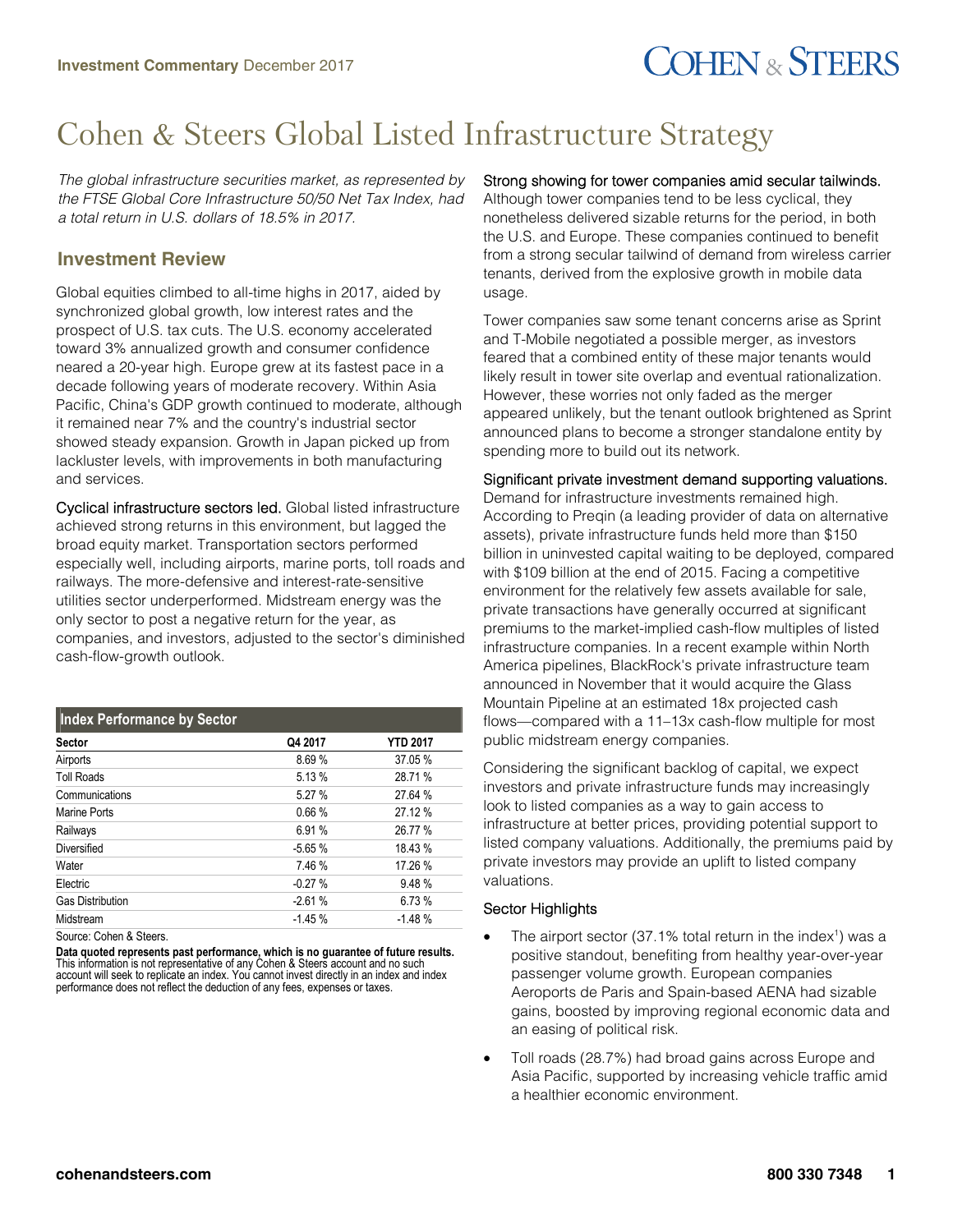# **COHEN & STEERS**

## Cohen & Steers Global Listed Infrastructure Strategy

- Railways (26.8%) were led higher by U.S. freight carriers, which benefited from improving economic growth and the move toward tax reform. Lower corporate taxes should give freight rail companies a large earnings boost, as they pay some of the highest effective tax rates among infrastructure businesses. In addition, full expensing of capital investment would allow rail companies to fully write off spending, reducing their up-front tax burden.
- In the communications sector (27.6%), tower companies benefited from favorable growth prospects stemming from continued increasing data demand.
- Electric utilities (9.5%) and gas distribution companies (6.7%) underperformed, as investors targeted other sectors with better growth prospects. Utilities also tend to be more sensitive to rising interest rates, which appeared poised to move higher.
- Midstream energy stocks (-1.5%) were under pressure for much of the year, reflecting uncertainty around distribution cuts and expectations for slowing distribution growth as certain companies took steps to become more self-funding. However, the group ended the year on a positive note, rising in response to OPEC's (the Organization of Petroleum Exporting Countries) announcement that it would extend oil production cuts through the end of 2018.

### Portfolio Performance

The portfolio had a positive total return for the year and outperformed its benchmark, with the exception of Class C shares, which slightly underperformed. Stock selection in the midstream energy sector contributed to relative performance. We did not own Enbridge as it struggled through November, with investors seeking clarity on its funding plans. We then purchased the stock after the company announced that it would raise equity and reduce its dividend growth guidance to a more achievable level—and it performed well in December. In addition, we had an out-of-index allocation to Cheniere Energy, which benefited from the ramp-up of liquefied natural gas (LNG) exports and plans for the continued build-out of its LNG facilities.

Stock selection in the electric utilities sector also aided performance, in part due to our underweight in Californiabased PG&E. The stock had a sizable decline amid concerns about the company's potential liability for damage caused by recent wildfires in the state. The Fund's underweight in electric utilities as a group was an additional benefit. Stock selection in the communications, gas distribution and airport sectors aided relative returns as well.

Factors that detracted from relative performance included stock selection in the diversified sector (18.4% total return in the index). We had an overweight position in Macquarie Infrastructure that declined. The company's third-quarter earnings results, which were generally in line with guidance, were coolly received, even as Macquarie announced another increase in its dividend. Stock selection in the toll roads and railways sectors also hindered performance.

### **Investment Outlook**

We continue to view prospects for the asset class favorably. The infrastructure cash-flow multiple is above the long-term average, but we believe this is justified, given 1) a continuation of broadly accommodative monetary policy (despite tightening in key developed markets); 2) strong economic conditions; and 3) upward pressure on valuations as private capital is deployed.

We remain particularly constructive toward Continental Europe, where strengthening labor market conditions are bolstering consumer confidence. We are somewhat more cautious toward the U.S., as it stands at a later stage in the economic and monetary cycles than other markets. We look for interest rates to climb gradually in developed markets worldwide in response to sustained economic growth, reduced monetary stimulus, and in light of modestly rising inflation.

#### U.S. water utilities offer the potential for accelerating growth.

Critical pipeline replacement projects across the U.S. should drive significant growth for water utilities, with the consolidation of the largely municipally owned sector a further tailwind. U.K. water utilities have underperformed, due, in our view, to investors pricing in the risk inherent in the upcoming regulatory rate review process.

Secular tailwinds for towers. U.S. and European tower owners, in our view, are well-positioned to benefit from strong longterm secular demand growth for wireless data services and the adoption of 5G, small cells and other technologies to handle the increasing data usage. The sector's valuations remain attractive relative to our growth expectations.

Railways' strong long-term outlook but near-term challenges. The outlook for freight railways in 2018 and beyond continues to be challenged by tough upcoming year-over-year freight volume comparisons and recent pricing trends for the industry. In light of this, and stretched valuations, we have become somewhat more cautious toward freight rail stocks.

Midstream energy sector in transition. The growth in North American energy production volumes is driving a positive shift in the fundamental cycle for midstream energy companies, translating into continued cash-flow-growth. While competitive